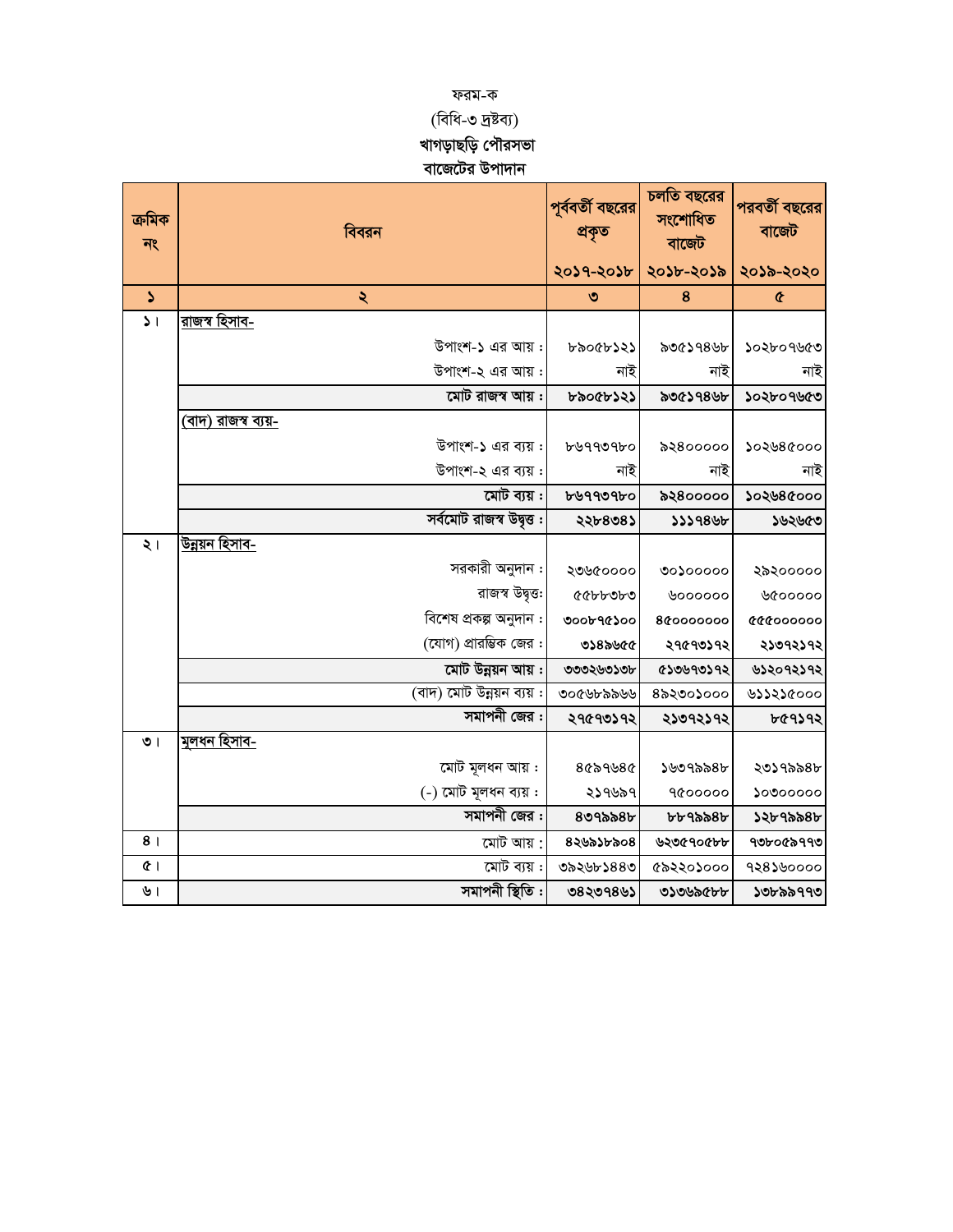### ফরম খ (বিধি-৩ দ্রষ্টব্য) খাগড়াছড়ি পৌরসভার বাজেট অর্থবছর : ২০১৯-২০২০ রাজস্ব হিসাব (উপাংশ-০১)

|           |                                            | পূর্ববর্তী বছরের | চলতি বছরের          | পরবর্তী বছরের |
|-----------|--------------------------------------------|------------------|---------------------|---------------|
| ক্ৰমিক নং | আয়ের খাত                                  | প্ৰকৃত           | সংশোধিত বাজেট       | বাজেট         |
|           |                                            | ২০১৭-২০১৮        | ২০১৮-২০১৯           | ২০১৯-২০২০     |
| $\Delta$  | ২                                          | $\circ$          | 8                   | ¢             |
| 051       | <u>ট্যাক্সেস:</u>                          |                  |                     |               |
|           | ক) গৃহ ও ভূমির উপর কর-                     |                  |                     |               |
|           | অ) সরকারী চলতি-                            | ৬২৪৯০৪৩          | ৭১৫০৭৩৬             | ৭১৫০৭৩৬       |
|           | বকেয়া -                                   | ৬১০৯২০           | ৯৫৩৯৩২              | 5008098       |
|           | আ) বে-সরকারী চলতি-                         | ৭৬৮৫৩০১          | bb80052             | $b\bar{b}800$ |
|           | বকেয়া-                                    | ৭৪৭৭৯৯           | ১১৭২৪২৬             | ১৫০১৮৬৬       |
|           | খ) পানি কর-                                |                  |                     |               |
|           | অ) সরকারী চলতি-                            | ৮৯২৭২০৪          | ১০২১৫৩৩৬            | ১০২১৫৩৩৬      |
|           | বকেয়া -                                   | ৮৭২৭৪৪           | ১৩৬২৭৬৬             | ১৭৩৬৭১৫       |
|           | গ) ভূমি হস্তান্তর কর-                      | ৬৮৬৪ ৭৮৯         | 0000000             | 6000000       |
|           | ঘ) ইমারত নির্মাণ ও পুন: নির্মাণ-           | ২৯৩২৪৫৩          | ২৫০০০০০             | 8000000       |
|           | ঙ) পেশা,ব্যবসা ও কলিং এর কর-               | ৩৫০০             | $\Omega$            | ২০০০০০        |
|           | চ) জন্ম, মৃত্যু, বিবাহ এর উপর কর-          | ৩২৭৩৭৫           | ২০০০০০              | ২৫০০০০        |
|           | ছ) বিজ্ঞাপন[বিল বোর্ড/প্রচার কাজের উপর কর- | ২০৬৬৯২           | $Q$ 00000           | booooo        |
|           | জ) যানবাহন (যান্ত্ৰিকযান ও নৌকা ব্যতীত)-   | ১৮২৮৩৬৫          | ২২০০০০০             | 0000000       |
|           | মোট=                                       | ৩৭২৫৬১৮৫         | 8১২8৫২০৮            | ৪৬৭৮৮৭৩৯      |
| 051       | <u>রেইটঃ</u>                               |                  |                     |               |
|           | ক) লাইটিং রেইট-                            |                  |                     |               |
|           | অ) সরকারী চলতি-                            | ২৬৭৮১৬১          | ৩০৬৪৬০১             | ৩০৬৪৬০১       |
|           | বকেয়া -                                   | ২৬১৮২৩           | $8$ obb $\lambda$ b | $<$ 5058      |
|           | আ) বে-সরকারী চলতি-                         | ৩২৯৩৭০০          | ৩৭৮৮৫৭৭             | ৩৭৮৮৫৭৭       |
|           | বকেয়া-                                    | ৩২০৪৮৬           | ৫০২৪৬৯              | ৬৪৩৬৫৭        |
|           | খ) কঞ্জারভেন্সী রেইট-                      |                  |                     |               |
|           | অ) সরকারী চলতি-                            | ৬২৪৯০৪৩          | ৭১৫০৭৩৬             | ৭১৫০৭৩৬       |
|           | বকেয়া -                                   | ৬১০৯২০           | ৯৫৩৯৩২              | ১২১৫৭০০       |
|           | আ) বে-সরকারী চলতি-                         | ৭৬৮৫৩০১          | bb80052             | ৮৮৪০০১২       |
|           | বকেয়া-                                    | ৭৪ ৭৭৯৯          | ১১৭২৪২৬             | ১৫০১৮৬৬       |
|           | গ) সারচার্জ-                               | ২০৮৬২৪           | ৩২৬৩৩৮              | ৩৭৫২৮৩        |
|           | ঘ) জনসেবা মূলক পূৰ্তকাজ-                   |                  | 000000              | 800000        |
|           | মেট=                                       | ২২০৫৫৮৫৭         | ২৬৫০৭৯১৯            | ২৭৫০১৪৪৬      |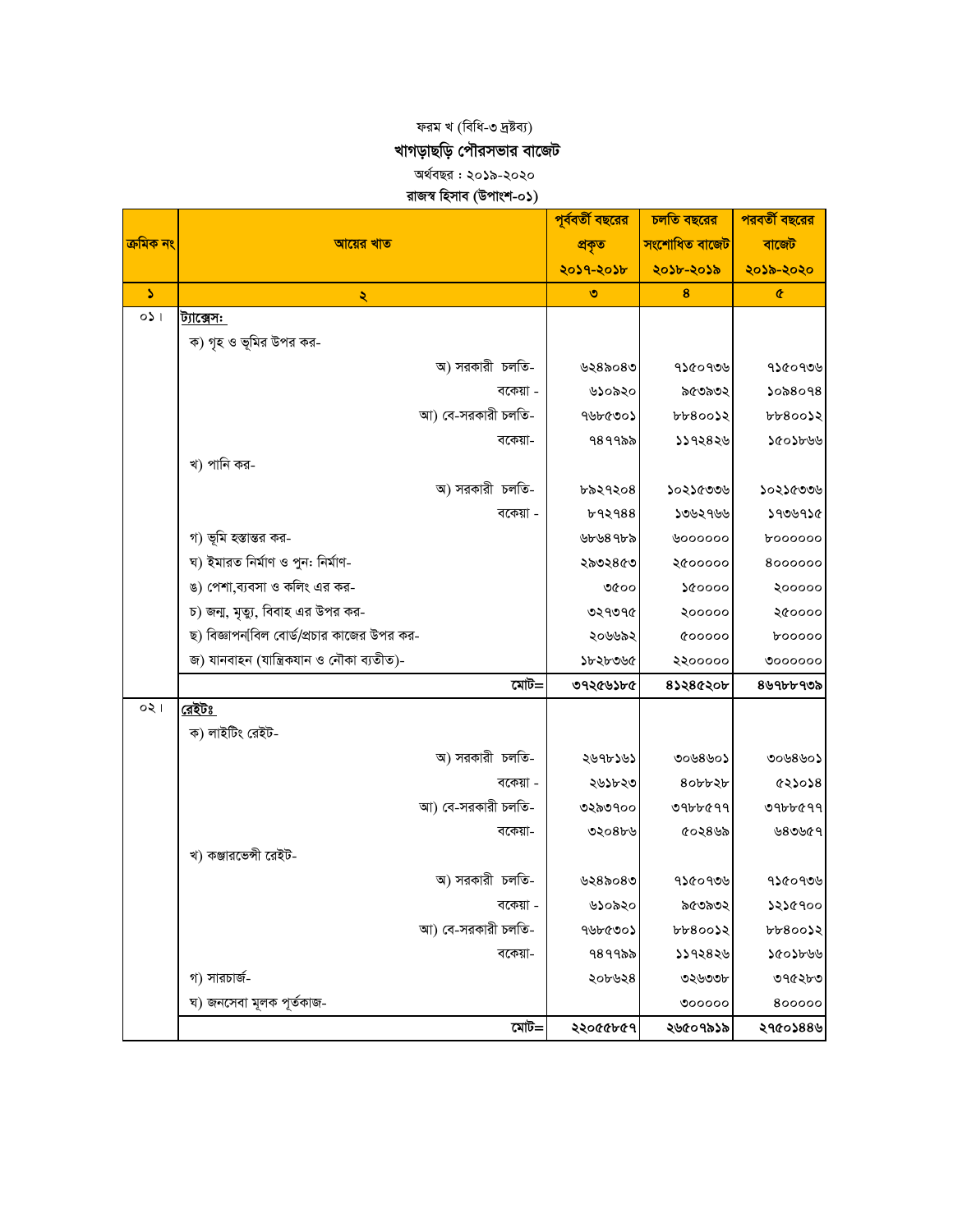|           |                                                             |      | পূর্ববর্তী বছরের | চলতি বছরের         | পরবর্তী বছরের |
|-----------|-------------------------------------------------------------|------|------------------|--------------------|---------------|
| ক্ৰমিক নং | আয়ের খাত                                                   |      | প্ৰকৃত           | সংশোধিত বাজেট      | বাজেট         |
|           |                                                             |      | ২০১৭-২০১৮        | ২০১৮-২০১৯          | ২০১৯-২০২০     |
| S         | ২                                                           |      | $\circ$          | 8                  | ¢             |
| 001       | ফিস ঃ                                                       |      |                  |                    |               |
|           | ক) ট্ৰেড লাইসেন্স-                                          |      | ১৯৬৩৮৩৮          | ২০০০০০০            | ২৩০০০০০       |
|           | খ) ঠিকাদারী ভর্তি ও নবায়ন-                                 |      | ২৭০০০            | $\mathsf{S00000}$  | ২০০০০০        |
|           | গ) পশু জবাইখানা হতে প্ৰাপ্ত-                                |      | 89200            | ৬০০০০              | ১০০০০০        |
|           | ঘ) কৃষি,প্ৰৰ্দশনী,মেলা ইত্যাদি-                             |      | ৩৫০০০০           | ১২০০০০             | ১৫০০০০        |
|           | ঙ) অন্যান্য ফিস্ (ব্লু-বুক নাম পরিবর্তন/ড্রাইভিং লাইসেন্স)- |      | ৯১০০             | ১০০০০০             | ২০০০০০        |
|           |                                                             | মোট= | ২৩৯৭০৩৮          | ২৩৮০০০০            | ২৯৫০০০০       |
| 08∣       | ইজারা ঃ                                                     |      |                  |                    |               |
|           | ক) বাজার ইজারা -                                            |      | ২৪৯২৫০০          | ১২০০০০০            | ১৫০০০০০       |
|           | খ) লেক, পুকুর ইত্যাদি ইজারা-                                |      | $Q$ 0000         | ১০০০০০             | ১২০০০০০       |
|           | গ) পাবলিক টয়লেট ইজারা-                                     |      | ১০৬৬৫০           | ৩০০০০              | 800000        |
|           | ঘ) বাস স্ট্যান্ড ইজারা-                                     |      | ৯১০০০০           | ১২০০০০০            | ১৩০০০০০       |
|           | ঙ) টোল ইজারা-                                               |      | ৩২৫০০০০          | 8२०००००            | 8000000       |
|           | চ) পৌর খোঁয়ার ইজারা-                                       |      | ১০০০০            | ২০০০০              | 00000         |
|           | ছ) মাইক্রো,টেক্সিষ্ট্যান্ড ইত্যাদি ইজারা-                   |      | ১১৯৫০০           | ১৫০০০০             | ২০০০০০        |
|           |                                                             | মোট= | ৬৯৩৮৬৫০          | bodoooo            | ৯১৫০০০০       |
| O(f)      | <u>পৌর সম্পত্তি, ফরম, সনদপত্র হতে আয় ঃ</u>                 |      |                  |                    |               |
|           | ক) রোলার/স্কেভেটর ভাড়া-                                    |      | ১২৬২৫০০          | ১০০০০০০            | ১২০০০০০       |
|           | খ) ট্ৰাক/মিনি ট্ৰাক ভাড়া-                                  |      | ১২২০০০           | <b>৫०००००</b>      | ৩০০০০         |
|           | গ) পুরানো মালামাল-                                          |      |                  | ৩০০০০              | 000000        |
|           | ঘ) বিবিধ সনদ পত্ৰ-                                          |      | ২৬৫৮২১           | 800000             | 800000        |
|           | ঙ) বিবিধ ফরম-                                               |      | ১৭১৩৫০           | ৬০০০০              | 900000        |
|           | চ) দরপত্র সিডিউল/ পরিমাপ বহি-                               |      | ৯৮৫০০            | ৬০০০০              | 900000        |
|           | ছ) অন্যান্য ভাড়া (কনফারেন্স রুম,গেষ্ট হাউস ইত্যাদি)-       |      |                  | 000000             | ৩০০০০         |
|           | জ) টাউনহল ভাড়া-                                            |      | ৫৬০০০            | ২০০০০০             | ৩০০০০         |
|           | ঝ) দোকান ভাড়া-                                             |      | ৮৩১৮০৮           | pooooo             | ৯০০০০         |
|           | ঞ) কম্পিউটার ট্রেনিং সেন্টার হতে আয়-                       |      | ১০৩০০০           | ২০০০০০             | ৩০০০০         |
|           | ট) অন্যান্য-                                                |      | ৮৯১৪২            | ৬০০০০              | 900000        |
|           |                                                             | মোট= | ৩০০০১২১          | <b>&amp;900000</b> | ৬৭৫০০০০       |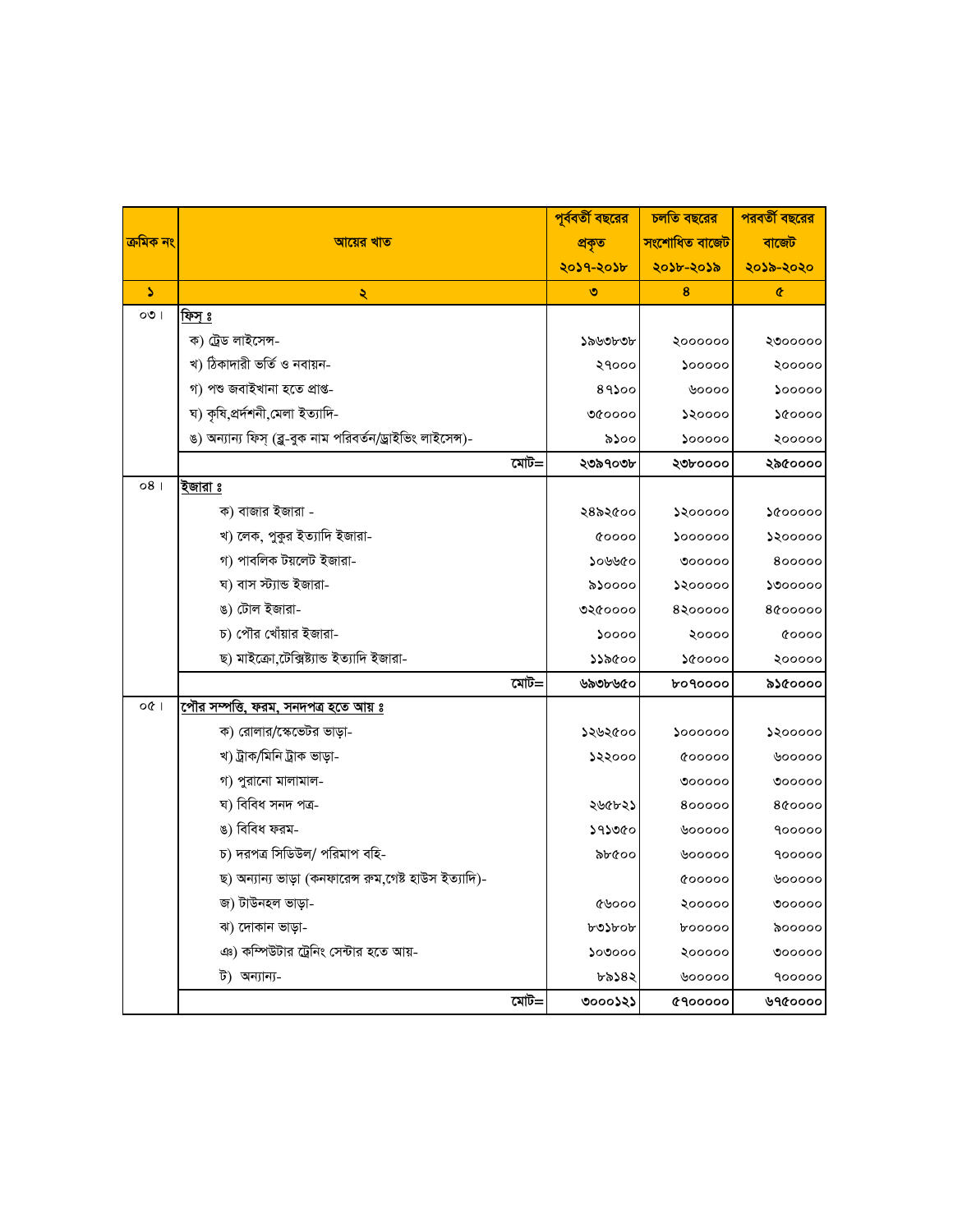|                 |                                               | পূর্ববর্তী বছরের | চলতি বছরের    | পরবর্তী বছরের            |
|-----------------|-----------------------------------------------|------------------|---------------|--------------------------|
| ক্ৰমিক নং       | আয়ের খাত                                     | প্ৰকৃত           | সংশোধিত বাজেট | বাজেট                    |
|                 |                                               | ২০১৭-২০১৮        | ২০১৮-২০১৯     | ২০১৯-২০২০                |
| $\Delta$        | ২                                             | $\circ$          | 8             | ¢                        |
| 091             | <u>অন্যান্যঃ</u>                              |                  |               |                          |
|                 | ক) বিবিধ আদায়-                               | &0b08            | 000000        | 900000                   |
|                 | খ) রাস্তা কর্তনের ক্ষতি পূরণ-                 |                  | 500000        | $\mathcal{S}^{\text{0}}$ |
|                 | গ) ওয়ারিশন -                                 | ১০২০০            | 500000        | ১৫০০০০                   |
|                 | ঘ) বিবিধ মামলা/জরিমানা-                       | ৩৮৫০৩            | 500000        | $\Omega$                 |
|                 | ঙ) কবর স্থান/শ্মশান হতে আয়-                  |                  | $Q$ 0000      | 500000                   |
|                 | চ) হাওলাদ গ্ৰহন-                              | ১৫৯১১৯০২         | 8000000       | 8900000                  |
|                 | ছ) অনুদান প্ৰাপ্তি-                           |                  | ২০০০০০        | ৩০০০০০                   |
|                 | জ) প্ৰদত্ত অৰ্থ ফেরত প্ৰাপ্ত-                 |                  | ২০০০০০        | ২০০০০০                   |
|                 | ঝ) ইপিআই, এনআইডি খাতে প্ৰাপ্ত-                |                  | ১৫০০০০        | ২০০০০০                   |
|                 | ঞ) হিসাব বন্ধকরনে প্রাপ্তি-                   |                  | ৩০০০০         | 00000                    |
|                 | মোট=                                          | ১৬০১৪৪৩৯         | ৬০৩০০০০       | ৬৬৫০০০০                  |
| 091             | উন্নয়ন খাত ব্যতীত রাজস্ব খাতে সরকারী অনুদান- |                  |               |                          |
|                 | ক) নগর শুল্কের পরিবর্তে-                      | ১৬২৫৭৬           | ৩೦೦೦೦೦        | 800000                   |
|                 | খ) কর্মচারীদের বেতন বৃদ্ধি-                   | ২৮১২৫০           | <b>৫०००००</b> | &00000                   |
|                 | গ) প্রাকৃতিক দুর্যোগ-                         |                  | ২০০০০০        | $Q$ 00000                |
|                 | ঘ) ভিজিএফ/অন্যান্য পরিবহন-                    | 9958             | ২০০০০০        | ৩೦೦೦೦೦                   |
|                 | ঙ) ইপিআই,এআরভি,ভিটামিন এ+ ইত্যাদি খাতে-       |                  | 500000        | ২০০০০০                   |
|                 | মোট=                                          | 8¢১৫80           | ১৩০০০০০       | ১৯০০০০০                  |
| ob <sub>1</sub> | রাজস্ব খাতে সর্বমোট আয় (১+২+৩+8+৫+৬+৭) =     | ঢ়ঢ়৽৽ঢ়৽৽       | ৯১২৩৩১২৭      | ১০১৬৯০১৮৫                |
| ০৯ ৷            | প্রারম্ভিক জের (রাজস্ব হিসাব) =               | ৯৪৪২৯১           | ২২৮৪৩৪১       | <b>5559866</b>           |
| 501             | রাজস্ব খাতে সর্বমোট আয় $(b+b) =$             | ৮৯০৫৮১২১         | ৯৩৫১৭৪৬৮      | ১০২৮০৭৬৫৩                |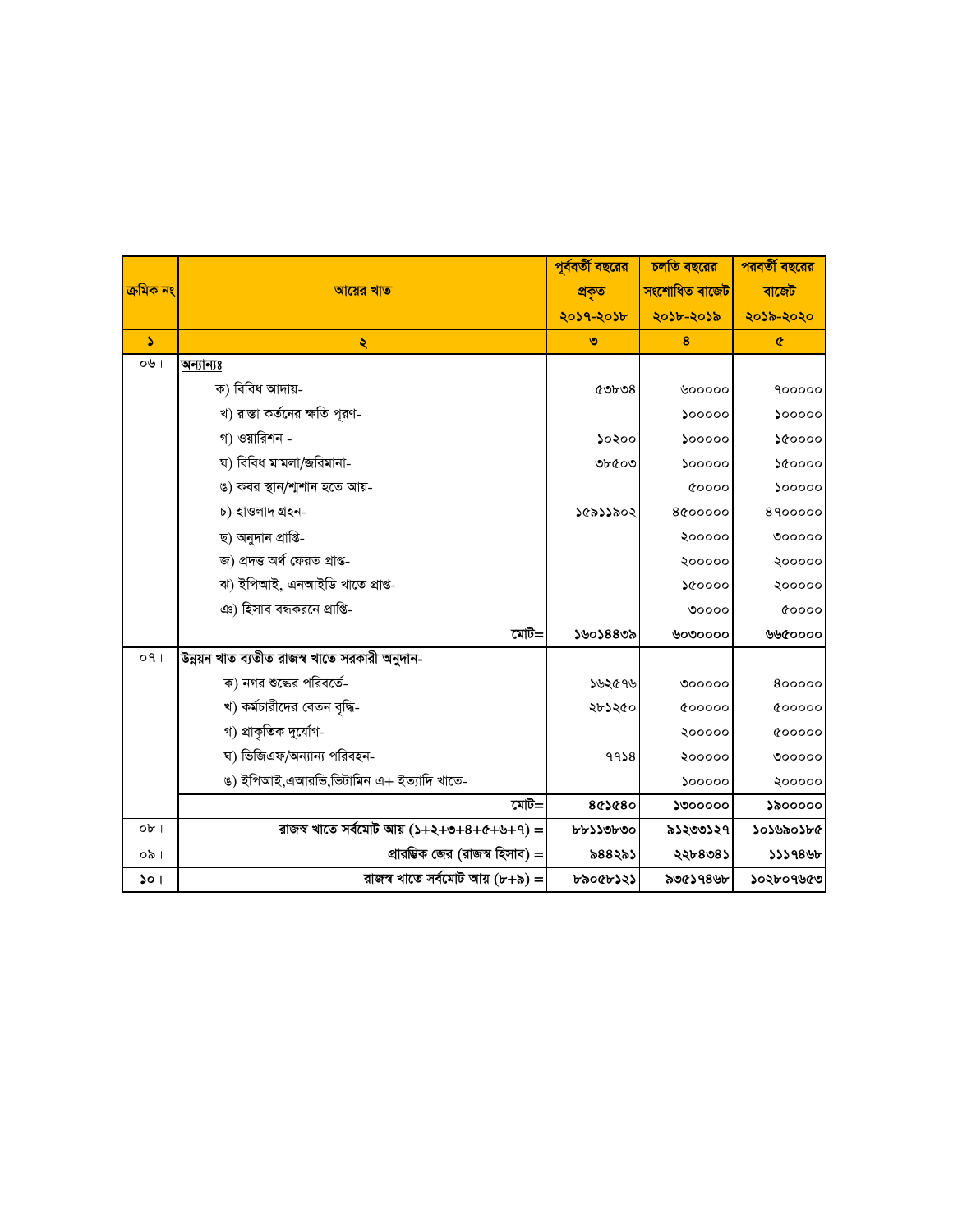ফরম খ (বিধি-৩ দ্রষ্টব্য) খাগড়াছড়ি পৌরসভার বাজেট

অর্থবছর : ২০১৯-২০২০

রাজস্ব হিসাব (উপাংশ-০১)

|           |                                                    |         | পূর্ববর্তী বছরের | চলতি বছরের               | পরবর্তী বছরের         |
|-----------|----------------------------------------------------|---------|------------------|--------------------------|-----------------------|
| ক্ৰমিক নং | ব্যয়ের খাত                                        |         | প্ৰকৃত           | সংশোধিত বাজেট            | বাজেট                 |
|           |                                                    |         | ২০১৭-২০১৮        | ২০১৮-২০১৯                | ২০১৯-২০২০             |
| S         | ২                                                  |         | ৩                | 8                        | Q                     |
| ا دە      | <u>সাধারন সংস্থাপন ঃ</u>                           |         |                  |                          |                       |
|           | ক) মেয়র ও কাউন্সিলরগণের সম্মানী ভাতা -            |         | ২৮৬১৮০০          | ৩০০০০০০                  | ৩৫০০০০০               |
|           | খ) কর্মকর্তা কর্মচারীদের বেতন ভাতা-                |         |                  |                          |                       |
|           | ১। সকল শাখা-                                       |         | ২২৯৪৭১০৫         | ২৩৫০০০০০                 | ২৪০০০০০০              |
|           | ২। ভবিষ্য/আনুতোষিক তহবিলে স্থানান্তর-              |         | ১০৩২২১০৫         | $Q$ 000000               | 000000                |
|           | ৩। আনুতোষিক ফেরৎ-                                  |         | 896680           | $\mathcal{S}^{\text{0}}$ | ১২০০০০০               |
|           | ৪। চুক্তিভিত্তিক কর্মচারীদের বেতন-                 |         | 9085059          | ৯৫০০০০০                  | $\mathcal{V}$ 0000000 |
|           | ৫। ভ্ৰমন ভাতা-                                     |         | ২৯৮০৫৭           | $Q$ 00000                | ৬০০০০                 |
|           | ৬। চিত্তবিনোদন ভাতা-                               |         | ২৭৮৩৩০           | 000000                   | ৬০০০০                 |
|           | ৭। উৎসব/নববর্ষ ভাতা-                               |         | ২১৬৫৪৩০          | ২৩০০০০০                  | ২৫০০০০০               |
|           |                                                    | মোট =   | ৪৬৩৭৯৯৮৪         | 80000000                 | 89৯०००००              |
|           | গ) যানবাহন-                                        |         |                  |                          |                       |
|           | ১। মেরামত/রক্ষনাবেক্ষণ (সকল)-                      |         | ৭৭৪৫৬০           | ১৩০০০০০                  | ১৫০০০০০               |
|           | ২। জ্বালানী ব্যয় (সকল)-                           |         | ১৭১২৮১৮          | ২০০০০০০                  | ২৫০০০০০               |
|           | ৩। টায়ার,টিউব ও চাকা ইত্যাদি ক্রয়-               |         | ৬০৭৭৫            | ১০০০০০                   | ১৫০০০০                |
|           | ৪। যন্ত্রপাতি ক্রয় ও মেরামত-                      |         | ৫২৯৩৬            | ২০০০০০                   | ২৫০০০০                |
|           | ৫। যানবাহন ট্যাক্স,টোকেন,ভাড়া,বীমা-               |         | ৫১৫০০            | <b>COOOO</b>             | ৬০০০০                 |
|           |                                                    | মোট =   | ২৬৫২৫৮৯          | ৩৬৫০০০০                  | 8890000               |
|           | ১। ফোনবিল/ফ্যাক্সবিল/ইন্টারনেট বিল-<br>ঘ) টেলিফোন- |         | ১৫৬৩১৭           | ৬০০০০                    | 90000                 |
|           | ২। ফোন স্থাপন ও মেরামত-                            |         | ২৯৪৫             | ২০০০০                    | ৩০০০০                 |
|           |                                                    | মোট =   | ১৫৯২৬২           | <b>b0000</b>             | ১০০০০০                |
|           | ঙ) বিদ্যুৎ-                                        |         |                  |                          |                       |
|           | ১। বিদ্যুৎ বিল- ক) রাস্তার বাতির বিল-              |         | ৬৪৪২২০           | pooooo                   | ৯০০০০০                |
|           | খ) অফিস ও অন্যান্য বিদ্যুৎ বিল-                    |         | ২৪৯৭২৬           | ৬০০০০                    | 900000                |
|           | ২। সড়কবাতি কার্যকর রাখার জন্য ব্যয়-              |         | ১১৫০৩            | <b>৫०००००</b>            | ৩০০০০                 |
|           | ৩। বৈদ্যুতিক লাইন স্থাপন-                          |         | $b\psi 8\sigma$  | ১০০০০০                   | ২০০০০০                |
|           | ৪। বৈদ্যুতিক/জেনারেটর মালামাল ও সরঞ্জাম ক্রয়-     |         | 2868988          | $Q$ 00000                | ৬০০০০                 |
|           | ৫। বৈদ্যুতিক সাজ-সজ্জা/জেনারেটর বিল-               |         | ৪৯৬৮৩            | ১২০০০০                   | ২০০০০০                |
|           |                                                    | মোট =   | ২৪২৮৫১৬          | ২৬২০০০০                  | ৩২০০০০০               |
|           | চ) কর আদায় খরচ-                                   |         |                  |                          |                       |
|           | ক) রেজিষ্টার,ফরম,রশিদ বই ইত্যাদি মুদ্রণ-           |         |                  | $Q$ 0000                 | ৬০০০০                 |
|           | খ) এসেসম্যান্ট, পৌর কর বিলির বিল-                  |         | ২৮৬৯২৭           | ১০০০০০                   | ২০০০০০                |
|           |                                                    | মোট $=$ | ২৮৬৯২৭           | ১৫০০০০                   | ২৬০০০০                |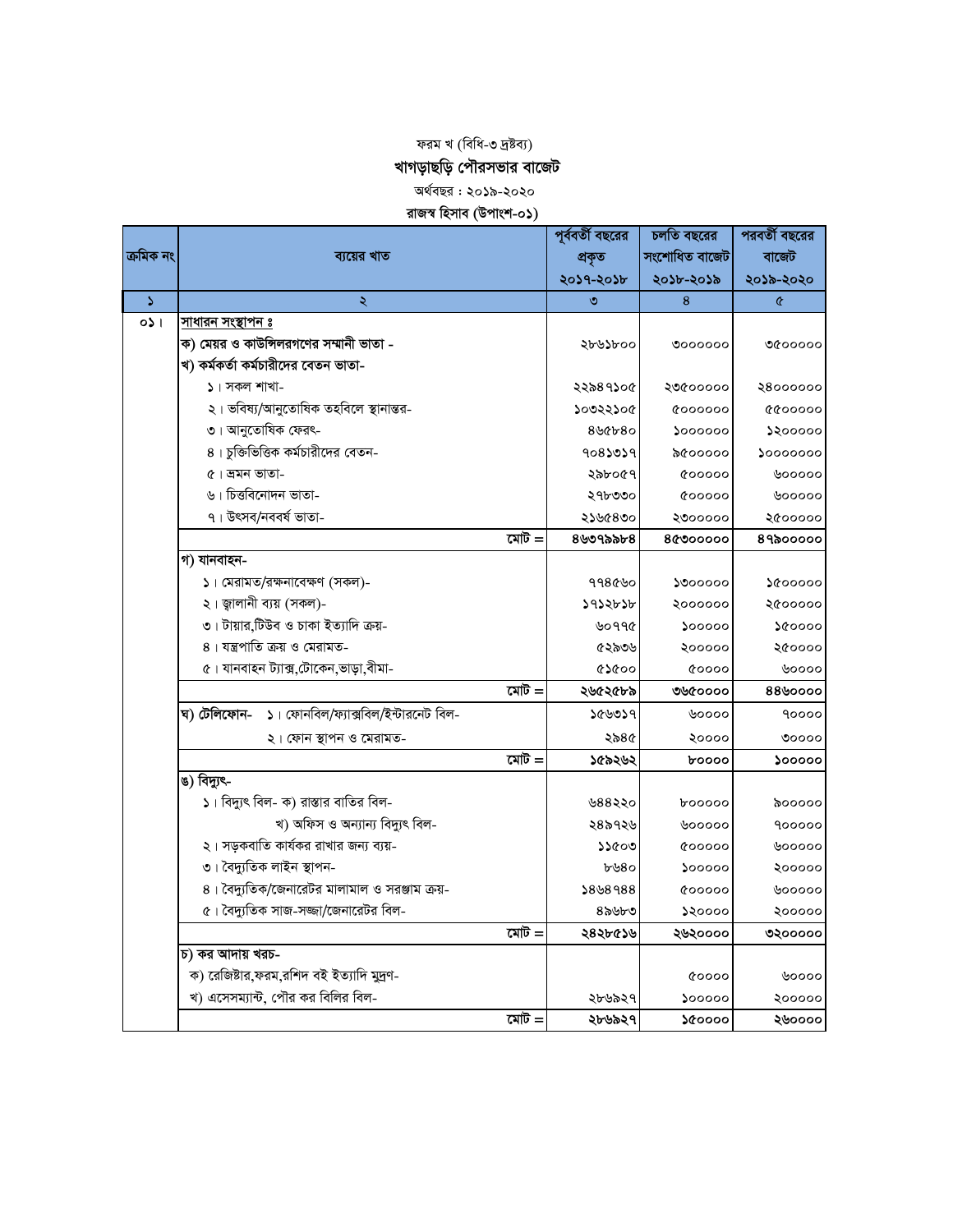|           |                                                                                                                                                                                                                                                                                                                                                                                                   |         | পূর্ববর্তী বছরের | চলতি বছরের               | পরবর্তী বছরের                                                                      |
|-----------|---------------------------------------------------------------------------------------------------------------------------------------------------------------------------------------------------------------------------------------------------------------------------------------------------------------------------------------------------------------------------------------------------|---------|------------------|--------------------------|------------------------------------------------------------------------------------|
| ক্ৰমিক নং | ব্যয়ের খাত                                                                                                                                                                                                                                                                                                                                                                                       |         | প্ৰকৃত           | সংশোধিত বাজেট            | বাজেট                                                                              |
|           |                                                                                                                                                                                                                                                                                                                                                                                                   |         | ২০১৭-২০১৮        | ২০১৮-২০১৯                | ২০১৯-২০২০                                                                          |
| S         | ২                                                                                                                                                                                                                                                                                                                                                                                                 |         | ৩                | 8                        | ¢                                                                                  |
| 021       | <u>ছ) আনুষাঙ্গিক ব্যয় ঃ</u>                                                                                                                                                                                                                                                                                                                                                                      |         |                  |                          |                                                                                    |
|           | ১। ষ্টেশনারী ও ক্রোকারিজ-                                                                                                                                                                                                                                                                                                                                                                         |         | ৬৬০৬০২           | 900000                   | pooooo                                                                             |
|           | ২। আসবাবপত্র-                                                                                                                                                                                                                                                                                                                                                                                     |         | ৩০০২৭৮           | ৫০০০০০                   | ৬০০০০                                                                              |
|           | ৩। রাবার ষ্ট্যাম্প-                                                                                                                                                                                                                                                                                                                                                                               |         | boo              | $Q$ 0000                 | 66000                                                                              |
|           | $8 + \frac{1}{2} + \frac{1}{2} + \frac{1}{2} + \frac{1}{2} + \frac{1}{2} + \frac{1}{2} + \frac{1}{2} + \frac{1}{2} + \frac{1}{2} + \frac{1}{2} + \frac{1}{2} + \frac{1}{2} + \frac{1}{2} + \frac{1}{2} + \frac{1}{2} + \frac{1}{2} + \frac{1}{2} + \frac{1}{2} + \frac{1}{2} + \frac{1}{2} + \frac{1}{2} + \frac{1}{2} + \frac{1}{2} + \frac{1}{2} + \frac{1}{2} + \frac{1}{2} + \frac{1}{2} + \$ |         | ৩৭৪৯৫৭           | 800000                   | $Q$ 00000                                                                          |
|           | ৫। আপ্যায়ণ-                                                                                                                                                                                                                                                                                                                                                                                      |         | ১৯৬৩৫১৪          | ১৫০০০০০                  | $\mathcal{S}^{\mathcal{O}\mathcal{O}\mathcal{O}\mathcal{O}\mathcal{O}\mathcal{O}}$ |
|           | ৬। পোষ্টেজ ষ্ট্যাম্প ক্রয়-                                                                                                                                                                                                                                                                                                                                                                       |         | ১০০০০            | ১০০০০                    | ২০০০০                                                                              |
|           | ৭। বিজ্ঞাপন বিল-                                                                                                                                                                                                                                                                                                                                                                                  |         | ৪১৯২৭৬           | pooooo                   | ৯০০০০০                                                                             |
|           | ৮। চিঠি প্রেরণ-                                                                                                                                                                                                                                                                                                                                                                                   |         | ২৫০০             | ২০০০০                    | ২৫০০০                                                                              |
|           | ৯। ফটোকপি করণ-                                                                                                                                                                                                                                                                                                                                                                                    |         | 8080             | $Q$ 0000                 | 66000                                                                              |
|           | ১০। পেপার, সাময়িকী, বই ইত্যাদি ক্রয়-                                                                                                                                                                                                                                                                                                                                                            |         | 88989            | ৬০০০০                    | 90000                                                                              |
|           | ১১। মাইকিং-                                                                                                                                                                                                                                                                                                                                                                                       |         | ১৫৪২৯৫           | 00000                    | ৬০০০০                                                                              |
|           | ১২। বিবিধ ব্যয়-                                                                                                                                                                                                                                                                                                                                                                                  |         | ১৮৯৯৮২৬          | ১১০০০০                   | ১৫০০০০                                                                             |
|           |                                                                                                                                                                                                                                                                                                                                                                                                   | মোট $=$ | 8069049          | 8२¢००००                  | 8500000                                                                            |
| 001       | <u>স্বাস্থ্য ও পয়ঃ প্রনালী ঃ</u>                                                                                                                                                                                                                                                                                                                                                                 |         |                  |                          |                                                                                    |
|           | ক) ঔষধপত্ৰ ও চিকিৎসা-                                                                                                                                                                                                                                                                                                                                                                             |         | ৬১৪৬২            | ২০০০০০                   | ২৫০০০০                                                                             |
|           | খ) ই.পি.আই. কাৰ্যক্ৰম-                                                                                                                                                                                                                                                                                                                                                                            |         |                  | <b>৫००००</b>             | ৬০০০০                                                                              |
|           | গ) স্যানিটেশন কার্যক্রম (পাবলিক টয়লেট পরিষ্কার)-                                                                                                                                                                                                                                                                                                                                                 |         | ১৪৬২২৯৯          | ১৫০০০০০                  | ২০০০০০০                                                                            |
|           | ঘ) ময়লা-আবর্জনা পরিস্কার (নর্দমা ও ড্রেণ)-                                                                                                                                                                                                                                                                                                                                                       |         | ১২৭৯৫১২          | ২০০০০০০                  | ২৫০০০০০                                                                            |
|           | ঙ) ময়লা-আর্বজনা পরিষ্কারের উপকরন ক্রয়-                                                                                                                                                                                                                                                                                                                                                          |         | ১৫৫৮৫৯           | ২০০০০০                   | ২৫০০০০                                                                             |
|           | চ) বিশেষ পরিষ্কার পরিছন্নতা-                                                                                                                                                                                                                                                                                                                                                                      |         | 58b9b9           | ২০০০০০                   | ২৫০০০০                                                                             |
|           | ছ) প্ৰতিশেধক/কীটনাশক ক্ৰয়-                                                                                                                                                                                                                                                                                                                                                                       |         |                  | poooo                    | ৯০০০০                                                                              |
|           | জ) ট্রাক্টর,যন্ত্রপাতি,সরঞ্জাম ক্রয় ও মেরামত-                                                                                                                                                                                                                                                                                                                                                    |         | ঀ৬৯৫             | ১৫০০০০০                  | ২০০০০০০                                                                            |
|           | ঝ) বে-ওয়ারিশ লাশ দাফন/সৎকার-                                                                                                                                                                                                                                                                                                                                                                     |         | ২২৪৬০            | 90000                    | poooo                                                                              |
|           | ঞ) কুকুর ও মশক নিধন-                                                                                                                                                                                                                                                                                                                                                                              |         | ৮৬৮৩০            | ১৫০০০০                   | ২০০০০০                                                                             |
|           | ট) ভিটামিটন এ+ ক্যাম্পেইন-                                                                                                                                                                                                                                                                                                                                                                        |         | ২০০০০            | ১০০০০০                   | ১৫০০০০                                                                             |
|           | ঠ) জনস্বাস্থ্য মালামাল ক্ৰয়-                                                                                                                                                                                                                                                                                                                                                                     |         | ১৯৮৯১৯           | 800000                   | <b>৫०००००</b>                                                                      |
|           | ড) ধুমপান বিরোধী কার্যক্রম-                                                                                                                                                                                                                                                                                                                                                                       |         |                  | 00000                    | ৬০০০০                                                                              |
|           |                                                                                                                                                                                                                                                                                                                                                                                                   | মোট =   | ৩৪৪৩৮২৩          | ৬৫০০০০০                  | চ৩৯০০০০                                                                            |
| 08        | <u>শিক্ষা,ক্রীড়া ও সংস্কৃতি ঃ</u>                                                                                                                                                                                                                                                                                                                                                                |         |                  |                          |                                                                                    |
|           | ক) পৌরসভা চালিত স্কুল শিক্ষক/কর্মচারীদের বেতন ভাতা-                                                                                                                                                                                                                                                                                                                                               |         |                  | $\mathcal{V}^{\text{0}}$ | ১০০০০০                                                                             |
|           | খ) খেলাধূলা,সাংস্কৃতিক অনুষ্ঠানে অনুদান/ব্যয়-                                                                                                                                                                                                                                                                                                                                                    |         | ১২৯৬৮৮           | ২০০০০০                   | 000000                                                                             |
|           | গ) গরীব মেধাবী ছাত্র-ছাত্রীদের বৃত্তি-                                                                                                                                                                                                                                                                                                                                                            |         | ৫৬৯৯০            | ২০০০০০                   | 000000                                                                             |
|           | ঘ) দরিদ্র ছাত্র-ছাত্রী ও বিভিন্ন শিক্ষা প্রতিষ্ঠানে বই প্রদান-                                                                                                                                                                                                                                                                                                                                    |         | 0560             | ২০০০০০                   | ৩೦೦೦೦                                                                              |
|           | ঙ) শিক্ষা প্রতিষ্ঠানের উন্নয়ন/অনুদান প্রদান-                                                                                                                                                                                                                                                                                                                                                     |         | ११०००            | ৩০০০০                    | 800000                                                                             |
|           | চ) জাতীয় দিবস ও অন্যান্য দিবস উদ্যাপন-                                                                                                                                                                                                                                                                                                                                                           |         | ৩৬২৪৫৫           | <b>coooo</b>             | ৬০০০০                                                                              |
|           |                                                                                                                                                                                                                                                                                                                                                                                                   | মোট =   | ৬৭৯২৮৮           | ২৪০০০০০                  | ২৯০০০০০                                                                            |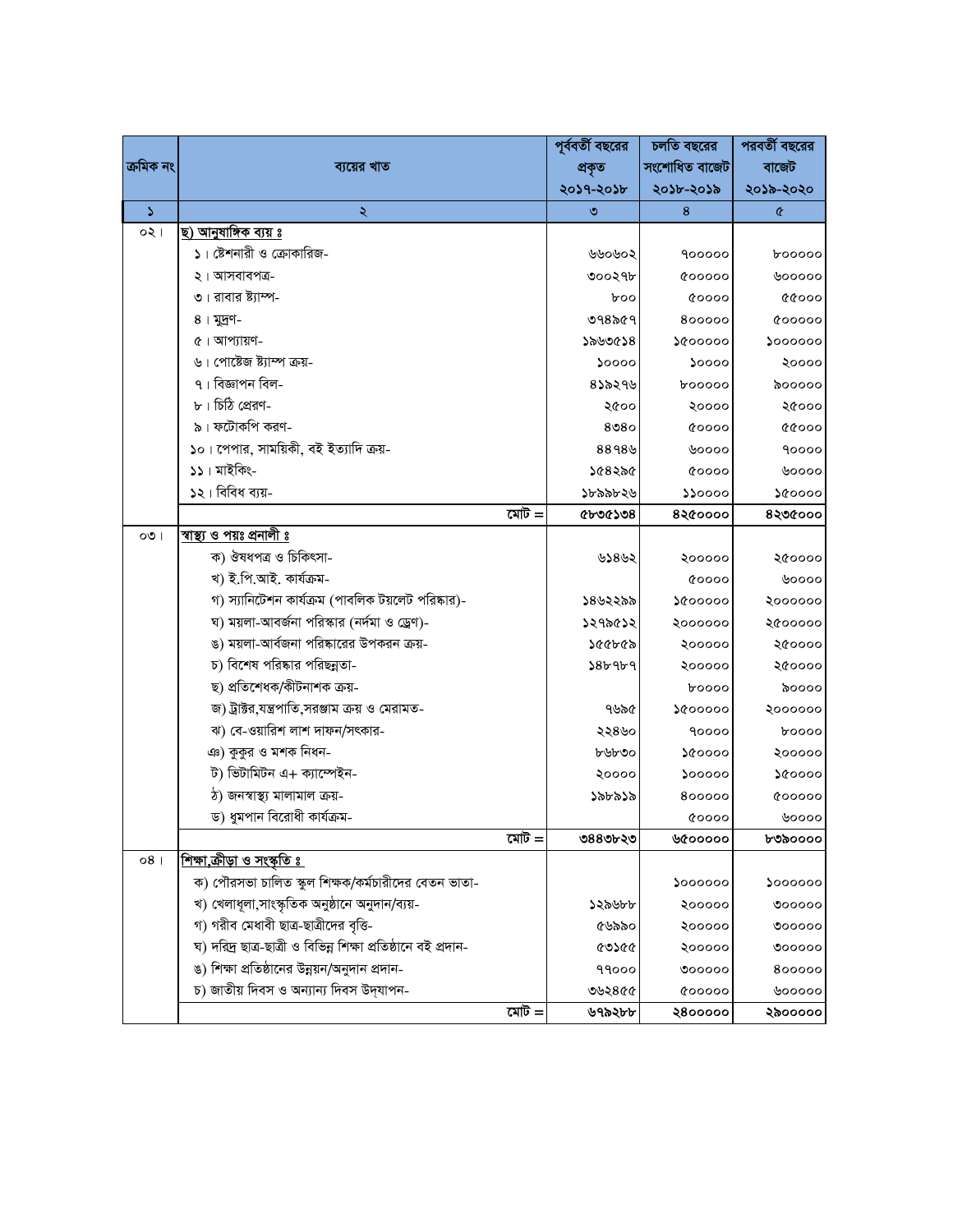|                 |                                                            | পূর্ববর্তী বছরের | চলতি বছরের    | পরবর্তী বছরের |
|-----------------|------------------------------------------------------------|------------------|---------------|---------------|
| ক্ৰমিক নং       | ব্যয়ের খাত                                                | প্ৰকৃত           | সংশোধিত বাজেট | বাজেট         |
|                 |                                                            | ২০১৭-২০১৮        | ২০১৮-২০১৯     | ২০১৯-২০২০     |
| S               | ২                                                          | ৩                | 8             | Q             |
| $OQ$            | <u>ত্রাণ, সাহায্য ও অনুদান ঃ</u>                           |                  |               |               |
|                 | ক) দূর্যোগ ব্যবস্থাপনা, জরুরী ত্রাণ-                       | ৭৬৯৫             | ৬০০০০         | १०००००        |
|                 | খ) বিভিন্ন প্রতিষ্ঠানে, ক্লাবে অনুদান-                     | ৩৬৪১০০           | ৩০০০০         | 800000        |
|                 | গ) বিভিন্ন ধৰ্মীয় প্ৰতিষ্ঠানে, অনুষ্ঠানে অনুদান-          | ২৫৬৩৫২           | 000000        | 800000        |
|                 | ঘ) গরীব অসহায় ও দুস্থ্যদের সাহায্য-                       | ২১৫০০০           | 000000        | ৬০০০০         |
|                 | মোট $=$                                                    | ৮৪৩১৪৭           | ১৭০০০০০       | ২১০০০০০       |
| 091             | <u>পরিচালন ও রক্ষণাবেক্ষণ ঃ</u>                            |                  |               |               |
|                 | ক) বৃক্ষরোপন ও রক্ষনাবেক্ষণ-                               | ৫৬২৫৬            | ১৫০০০০        | ২০০০০০        |
|                 | খ) ভি.জি.এফ. পরিবহন-                                       | ১৪২৮৭৫           | ৩০০০০০        | 800000        |
|                 | গ) বিবিধ ব্যয় (জন্ম-মৃত্যু নিবন্ধন,ভূমি উন্নয়ন,ইত্যাদি)- | ৬১৩২৩০           | ২০০০০০        | ৩೦೦೦೦         |
|                 | ঘ) হাওলাদ পরিশোধ-                                          | popoooo          | 9000000       | ২৫০০০০০       |
|                 | ঙ) কবরস্থান ও শাশাণ রক্ষণাবেক্ষণ-                          | ১৩০০০            | ৬০০০০         | 90000         |
|                 | চ) স্থাবর ও অস্থাবর সম্পত্তি ইত্যাদি ক্রয়-                |                  | 000000        | 800000        |
|                 | ছ) কম্পিউটার/ফটোকপি মেশিন ক্রয় ও মেরামত-                  | ৫৪৮১০০           | ৩০০০০০        | 800000        |
|                 | জ) ব্যাংকে কর্তন-                                          | ৩৯১৫             | ৩০০০০         | 80000         |
|                 | ঝ) ভ্যাট-                                                  | ৮৩৯৮৩৭           | ৯৫০০০০        | ১০০০০০        |
|                 | ঞ) আয়কর-                                                  | 88085            | ২০০০০০        | ৩೦೦೦೦         |
|                 | ট) জামানত-                                                 | ৫৯৭৪৪            | ৩০০০০০        | 800000        |
|                 | মোট =                                                      | ১০৩৮১৪৯৮         | ৯৭৯০০০০       | ৬০১০০০০       |
| 091             | অন্যান্য ঃ                                                 |                  |               |               |
|                 | ক) জেন্ডার এ্যাকশান প্ল্যান $(GAP)$ ২%                     | <b>999986</b>    | ১৭৫০০০০       | ১৯৫০০০০       |
|                 | খ) দারিদ্র বিমোচন কর্মসূচী ( $\rm PRAP$ ) ৫%-              | ২৭৪৯৬৩২          | 8000000       | 8600000       |
|                 | গ) কমিউনিটি ভিত্তিক সংগঠন (CBO/SIC) বাবদ ব্যয়-            | ৩২৩৫৭            | 500000        | ১২০০০০০       |
|                 | ঘ) TLCC/WC মিটিং বাবদ ব্যয়-                               | ১২৭৩৫৬           | ২৫০০০০        | ৩০০০০০        |
|                 | ঙ) স্থায়ী কমিটির মিটিং (সকল) ব্যয়-                       |                  | ২০০০০         | ৩০০০০         |
|                 | চ) অবচয় স্থানান্তর-                                       | ১০০০০০           | ১৫০০০০        | ২০০০০০        |
|                 | ছ) ম্যাব এর বাৎসরিক সদস্য ফিস-                             |                  | ২৪০০০০        | ২৬০০০০        |
|                 | জ) দরপত্র কমিটির / বিবিধ সম্মানী ভাতা-                     | ৯১০০০            | ৩೦೦೦೦೦        | 800000        |
|                 | ঝ) বিভিন্ন প্রশিক্ষণ বাবদ ব্যয়-                           | ৮০৫৮৫            | 000000        | 800000        |
|                 | ঞ) কর্মকর্তা-কর্মচারীদের ঋণ/সুদযুক্ত অগ্রিম-               | 900000           | 000000        | ৬০০০০         |
|                 | ট) $BMDF$ এর ঋণ পরিশোধ-                                    |                  | 000000        | ১২০০০০০       |
|                 | ঠ) Safeguard বাবদ ব্যয়-                                   | 000000           | ১৫০০০০০       | ২২০০০০০       |
|                 | ড) রাজস্ব তহবিল হতে বিবিধ উন্নয়ন-                         | ১৭৬৮৭৪৪          | ২০০০০০        | ৩০০০০০        |
|                 | মোট $=$                                                    | ৮০৯৫২২৯          | ৯৯৬০০০০       | ১৬৫৯০০০০      |
| ob <sub>1</sub> | রাজস্ব বাবদ মোট ব্যয় (১+২+৩+8+৫+৬+৭+৮+৯+১০+১১) =          | ৮১১৮৫৩৯৭         | b9800000      | ৯৬১৪৫০০০      |
|                 | রাজস্ব তহবিল হতে উন্নয়ন হিসাবে স্থানান্তর =               | cappopo          | ৬০০০০০        | ৬৫০০০০০       |
|                 | রাজস্ব খাতে সমাপ্তি জের =                                  | ২২৮৪৩৪১          | ১১১৭৪৬৮       | ১৬২৬৫৩        |
|                 | সৰ্বমোট =                                                  | ৮৯০৫৮১২১         | ৯৩৫১৭৪৬৮      | ১০২৮০৭৬৫৩     |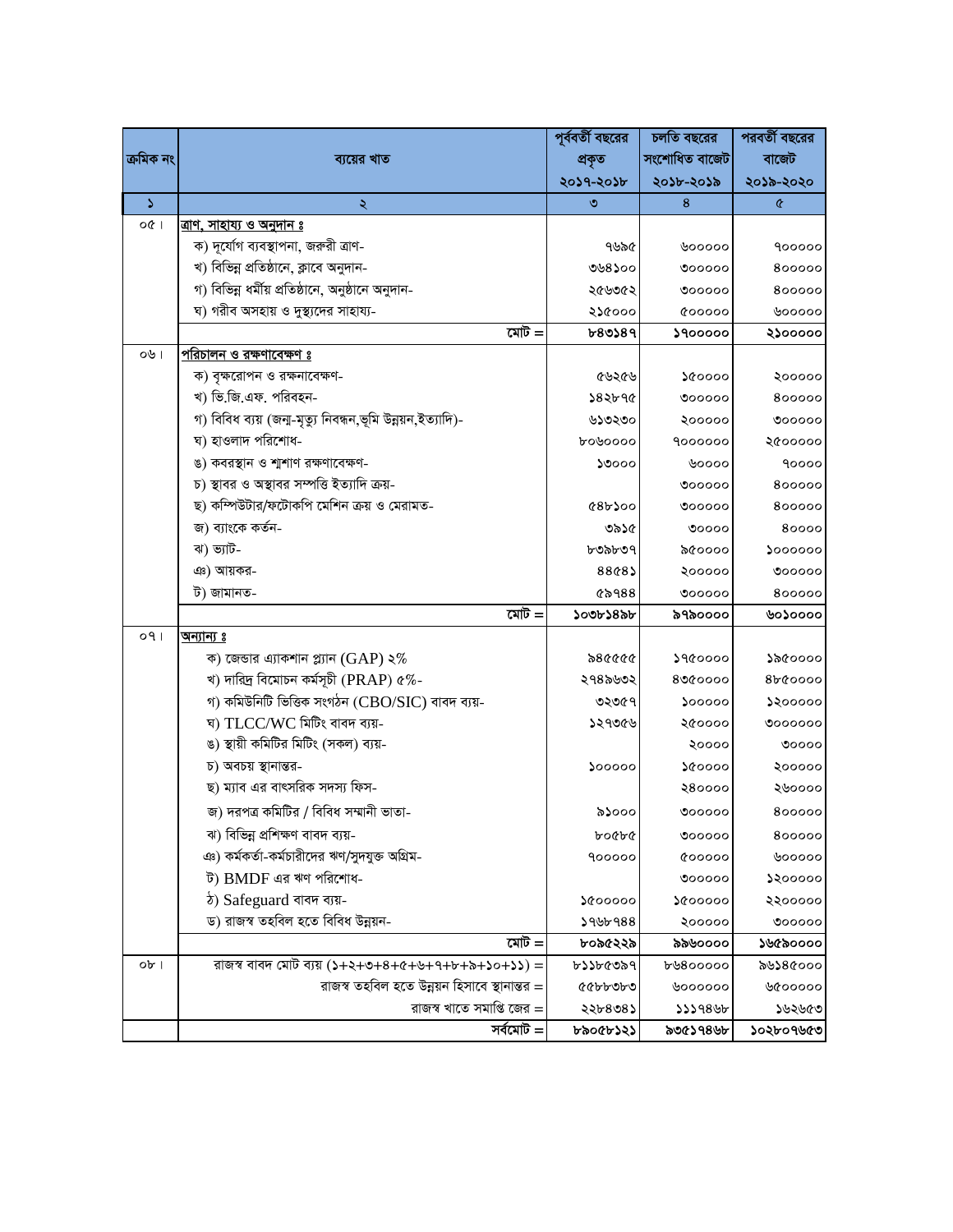ফরম খ (বিধি-**৩** দ্রষ্টব্য)

# খাগড়াছড়ি পৌরসভার বাজেট

*A\_©eQi : 2019-2020*

রাজস্ব হিসাব (উপাংশ-০২)

#### পানি সরবরাহ শাখা

| ক্ৰমিক নং       | ব্যয়ের খাত                            | পূর্ববর্তী বছরের<br>প্ৰকৃত | চলতি বছরের<br>সংশোধিত বাজেট | পরবর্তী বছরের<br>বাজেট |
|-----------------|----------------------------------------|----------------------------|-----------------------------|------------------------|
|                 |                                        | ২০১৭-২০১৮                  | ২০১৮-২০১৯                   | ২০১৯-২০২০              |
|                 | ২                                      | ৩                          | 8                           | ¢                      |
| $0\sqrt{2}$     | পানি কর ঃ                              |                            |                             |                        |
|                 | অ) সরকারী চলতি                         |                            |                             |                        |
|                 | বকেয়া                                 | নাই                        | নাই                         | নাই                    |
| 021             | সারচার্জ                               |                            |                             |                        |
| 001             | অন্যান্য                               |                            |                             |                        |
| 08 <sub>1</sub> | পানি সরবরাহ খাতে মোট আয় $=$           | নাই                        | নাই                         | নাই                    |
| O(E)            | প্রারম্ভিক জের (পানি সরবরাহ খাতে) =    | নাই                        | নাই                         | নাই                    |
| ০৬।             | পানি সরবরাহ খাতে সর্বমোট আয় $(8+6) =$ | নাই                        | নাই                         | নাই                    |

|                 |                                          | পূর্ববর্তী বছরের | চলতি বছরের    | পরবর্তী বছরের |
|-----------------|------------------------------------------|------------------|---------------|---------------|
| ক্ৰমিক নং       | ব্যয়ের খাত                              | প্ৰকৃত           | সংশোধিত বাজেট | বাজেট         |
|                 |                                          | ২০১৭-২০১৮        | ২০১৮-২০১৯     | ২০১৯-২০২০     |
|                 | ২                                        | ৩                | 8             | ¢             |
| $0\sqrt{2}$     | কর্মকর্তা ও কর্মচারীদের বেতন ভাতা-       |                  |               |               |
|                 | ক। চিত্তবিনোদন ভাতা-                     |                  |               |               |
|                 | খ। উৎসব ভাতা-                            |                  |               |               |
|                 | গ। প্রভিডেন্ট ফান্ড ব্যয়-               | নাই              | নাই           | নাই           |
|                 | ঘ। আনুতোষিক/প্রভিডেন্ট ফান্ড ফেরৎ-       |                  |               |               |
| 021             | নলকূপ/রিং ওয়েল স্থাপন, মেরামত, সংস্কার- |                  |               |               |
| 001             | জনস্বাস্থ্য মালামাল ক্ৰয়-               |                  |               |               |
| 08 <sub>1</sub> | পানি সরবরাহ খাতে মোট ব্যয় =             | নাই              | নাই           | নাই           |
| O(E)            | পানি সরবরাহ খাতে সমাপ্তি জের $=$         | নাই              | নাই           | নাই           |
| ০৬।             | সৰ্বমোট =                                | নাই              | নাই           | নাই           |

বি:দ্ৰ: পানি শাখার ০১জন কর্মচারী আছেন। ঐ কর্মচারীর বেতন উপাংশ-০১ এর সাথে দেখালো হয়েছে। এছাড়াও পানি সরকার লক্ষ  $\gamma$ পীরসভায় ন্যাস্ত হলে আলাদা ভাবে আয়-ব্যয় দেখানো হবে।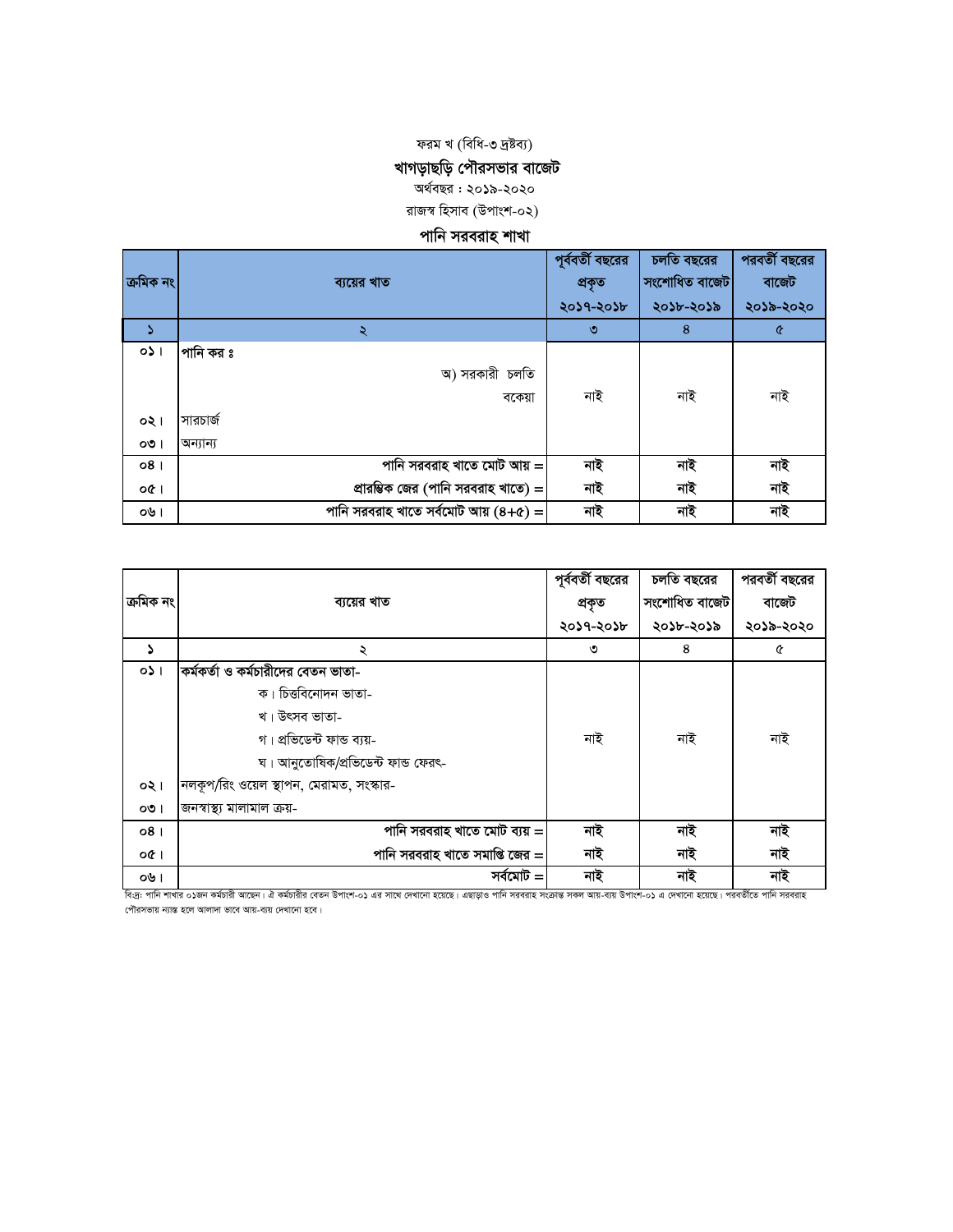# উন্নয়ন হিসাব

ফরম খ (বিধি-৩ দ্রষ্টব্য)

খাগড়াছড়ি পৌরসভার বাজেট

া কৰা হয়।<br>অৰ্থবছর : ২০১৯-২০২০

|                |                                                             | পূর্ববর্তী বছরের                    | চলতি বছরের            | পরবর্তী বছরের                       |
|----------------|-------------------------------------------------------------|-------------------------------------|-----------------------|-------------------------------------|
| ক্ৰমিক নং      | আয়ের খাত                                                   | প্ৰকৃত                              | সংশোধিত বাজেট         | বাজেট                               |
|                |                                                             | ২০১৭-২০১৮                           | ২০১৮-২০১৯             | ২০১৯-২০২০                           |
| ۵              | ২                                                           | ৩                                   | 8                     | $\alpha$                            |
| $\mathsf{L}$   | বার্ষিক সরকারী উন্নয়ন মঞ্জুরী-                             | 000000                              | $\mathcal{L}$ 0000000 | $\mathcal{L}_{\mathcal{O}}$ 0000000 |
| ২।             | সরকারী বিশেষ মঞ্জুরী-                                       | $\mathcal{L}_{\mathcal{O}}$ 0000000 | ১৫০০০০০০              | ১৬০০০০০০                            |
| $\circ$        | রাজস্ব উদ্ধৃত : উপাংশ-১ হতে-                                | ο                                   | о                     | $\circ$                             |
|                | উপাংশ-২ হতে-                                                | নাই                                 | নাই                   | নাই                                 |
| 8 <sub>1</sub> | স্বেচ্ছা অনুদান-                                            |                                     | 500000                | ২০০০০০                              |
| $\alpha$       | প্ৰদত্ত হাওলাদ ফেরৎ প্রাপ্তি-                               | १२৫००००                             | &000000               | 0000000                             |
| 9 <sub>1</sub> | তৃতীয় নগর পরিচালন ও অবকাঠমো উন্নতিকরণ প্রকল্প (UGIIP-III)- | ২৬০৭৩১৯৪৮                           | 000000000             | ৩২০০০০০০০                           |
| b <sub>1</sub> | বিএমবিএফ (BMDF)-                                            | 88৫৭৯                               | poooooo               | <b>p</b> &oooooo                    |
| ৯।             | গুরুত্বপূর্ণ নগর অবকাঠমো উনয়ন প্রকল্প (IUIDP)-             | ৩৫১০১০৭৩                            | &0000000              | $\mathcal{L}$ 00000000              |
| 501            | বাংলাদেশ জলবায়ু পরিবর্তন ট্রাষ্ট ফান্ড-                    | ৪৯৯৭৫০০                             | ২০০০০০০০              | &0000000                            |
|                | মোট প্ৰাপ্তি-                                               | ৩২৪৫২৫১০০                           | 860200000             | <b>Cb8200000</b>                    |
|                | প্ৰারম্ভিক স্থিতি-                                          | ৩১৪৯৬৫৫                             | ২১৯৮৪৭৮৯              | ৯৭৮৩৭৮৯                             |
|                | সৰ্বমোট-                                                    | ৩২৭৬৭৪৭৫৫                           | ৫০২০৮৪৭৮৯             | ৫৯৩৯৮৩৭৮৯                           |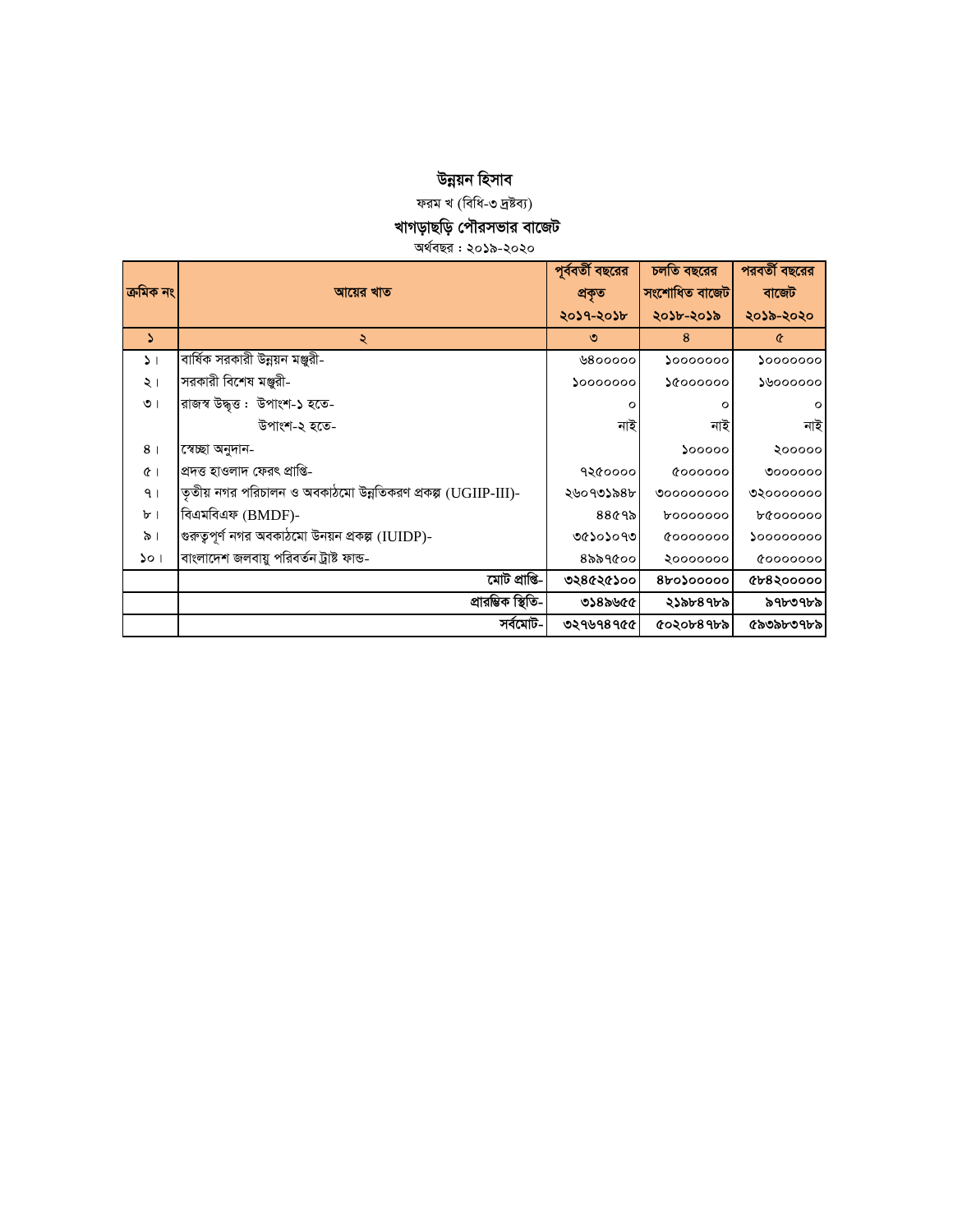|                |                                                               | পূর্ববর্তী বছরের | চলতি বছরের           | পরবর্তী বছরের          |
|----------------|---------------------------------------------------------------|------------------|----------------------|------------------------|
| ক্ৰমিক নং      | ব্যয়ের খাত                                                   | প্ৰকৃত           | সংশোধিত বাজেট        | বাজেট                  |
|                |                                                               | ২০১৭-২০১৮        | ২০১৮-২০১৯            | ২০১৯-২০২০              |
| $\mathcal{L}$  | ২                                                             | ৩                | 8                    | Q                      |
| $\mathbf{L}$   | অবকাঠামো-                                                     |                  |                      |                        |
|                | ক) রাস্তা নির্মান-                                            | ১৩০৩০১৩          | ২০০০০০০              | ২৫০০০০০                |
|                | খ) রাস্তা মেরামত ও সংস্কার $(O\&M)$ -                         | ১১১৮৬৭৬          | $\Omega$             | $\Omega$               |
|                | গ) ব্ৰীজ/কালভাট/ধারক দেয়াল নিৰ্মাণ-                          | (808b)           | $\mathcal{L}$ 000000 | 8000000                |
|                | ঘ) ব্ৰীজ কালভাট মেরামত ও সংস্কার $(\mathrm{O}\&\mathrm{M})$ - | ৩৬২৩২০           | 00000                | $\Omega$               |
|                | ঙ) ড্ৰেন নিৰ্মান-                                             | 598956           | $Q$ 00000            | $\mathcal{L}$ 000000   |
|                | চ) ড্রেন মেরামত ও সংস্কার $(O\&M)$ -                          | ৩৯২৯৪৯           | ৬০০০০                | $\mathcal{L}$ 0000000  |
|                | ছ) টয়লেট/সোলার/বিবিধ ব্যয়-                                  | ১৫৬৬৮৪০          | ২০০০০০০              | 0000000                |
|                | জ) ওভার হেড ট্যাংক নির্মাণ-                                   | ৫৬৩৭৩            | 500000               | ২০০০০০                 |
|                | ঝ) পাৰ্ক/স্কুল/অনান্য নিৰ্মাণ-                                | ২৪১৯১৫           | $Q$ 00000            | ২৫০০০০০                |
|                | ঞ) অফিস/ভবন/মেরামত $(O\&M)$ -                                 |                  | ২০০০০০০              | ২০০০০০০                |
|                | ট) মার্কেট নির্মাণ-                                           | cachad           | 0000000              | $Q$ 000000             |
| ২।             | জলাধার সংরক্ষণ-                                               |                  |                      | $Q$ 000000             |
| $\circ$        | কবর স্থান ও শশ্মান নির্মাণ ও সংস্কার-                         |                  | @000000              | 000000                 |
| 8 <sub>1</sub> | Mobile Maintenance (MMT) খাতে ব্যয়-                          |                  | $\mathcal{L}$ 000000 | $\Omega$ 00000         |
| $\alpha$       | হাওলাদ প্ৰদান-                                                | ১০৬৫০০০০         | ১৬০০০০০              | ৩০০০০০                 |
| ৬।             | ব্যাংক কৰ্তন-                                                 | 800              | 5000                 | ১৫০০০                  |
| 9 <sub>1</sub> | তৃতীয় নগর পরিচালন ও অবকাঠমো উন্নতিকরণ প্রকল্প (UGIIP-III)-   | ২৬০৭২৪০৩৮        | 000000000            | ৩২০০০০০০০              |
| b <sub>1</sub> | বিএমবিএফ (BMDF)-                                              |                  | 60000000             | 6000000                |
| $\delta$ ।     | গুরুত্বপূর্ণ নগর অবকাঠমো উনয়ন প্রকল্প (IUIDP)-               | ১৭৯৬৯৩৬২         | $Q$ 0000000          | $\mathcal{L}$ 00000000 |
| 501            | জলবায়ু পরিবর্তন ট্রাষ্ট ফান্ড-                               | ৪৯৯৭৫০০          | ২০০০০০০              | $Q$ 0000000            |
|                | মোট খরচ-                                                      | ৩০৫৬৮৯৯৬৬        | ৪৯২৩০১০০০            | ৩১১২১৫০০০              |
|                | সমাপনী স্থিতি-                                                | ২১৯৮৪৭৮৯         | ৯৭৮৩৭৮৯              | ৮৫৭১৭২                 |
|                | সৰ্বমোট-                                                      | ৩২৭৬৭৪৭৫৫        | ৫০২০৮৪৭৮৯            | ৫৯৩৯৮৩৭৮৯              |